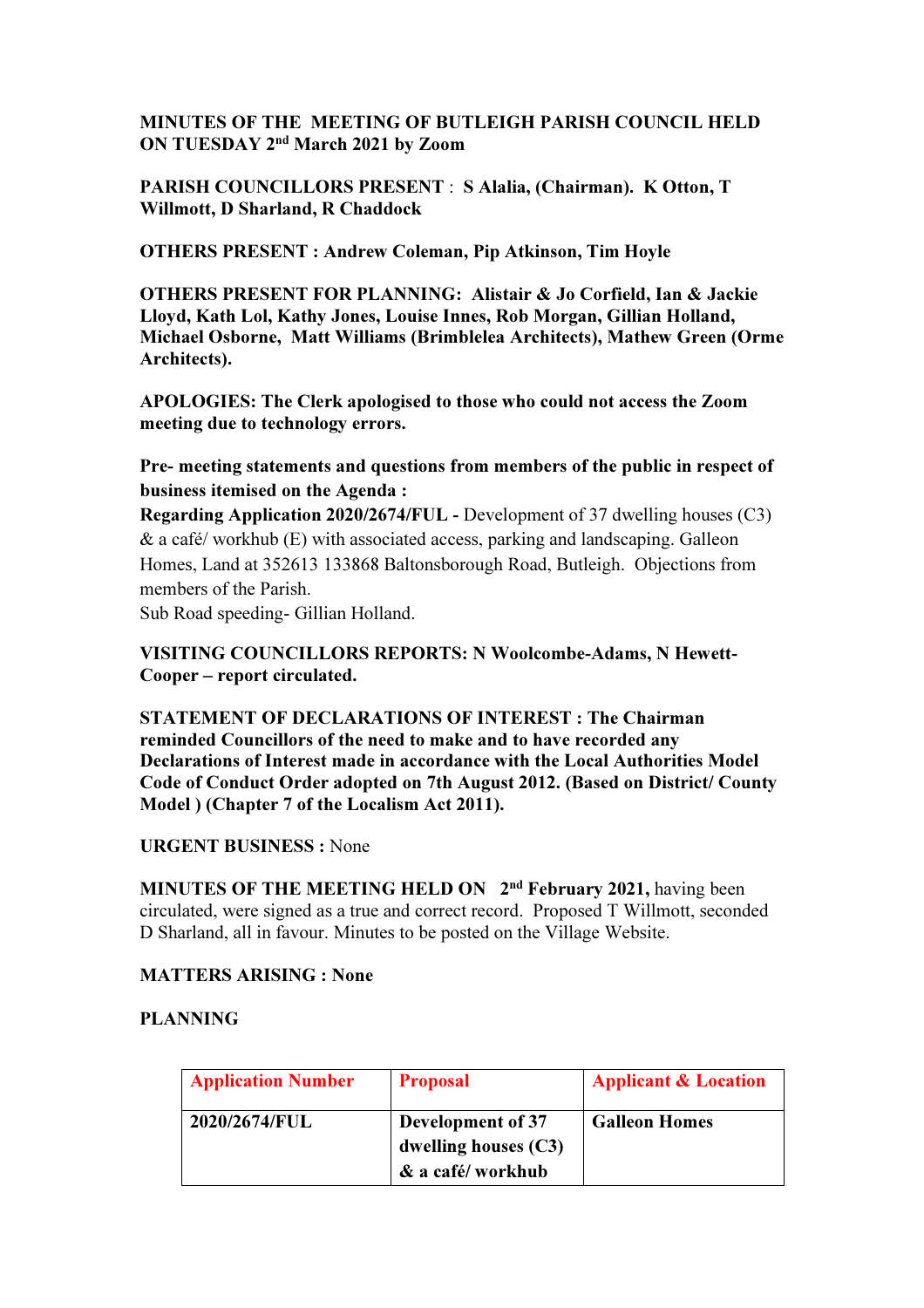|               | (E) with associated            | Land at 352613 133868       |
|---------------|--------------------------------|-----------------------------|
|               | access, parking and            | <b>Baltonsborough Road,</b> |
|               | landscaping.                   | <b>Butleigh</b>             |
|               | <b>Recommend Refusal</b>       |                             |
|               | <b>Proposed T Willmott,</b>    |                             |
|               | <b>Seconded D</b>              |                             |
|               | Sharland. All in               |                             |
|               | favour.                        |                             |
|               | <b>See attachment</b>          |                             |
| 2021/0158/HSE | <b>Erection of first floor</b> | <b>Mrs A Murphy</b>         |
|               | side extension, 2              | 24 Holm Oaks,               |
|               | storey extension to            | Butleigh.                   |
|               | rear & extension to            |                             |
|               | garage.                        |                             |
|               | <b>Recommend Appoval</b>       |                             |
|               | <b>Proposed T Willmott</b>     |                             |
|               | <b>Seconded K Otton.</b>       |                             |
|               | All in favour.                 |                             |
| 2021/0310/TCA | <b>Proposed works to</b>       | Carrick, High Street.       |
|               | trees in Cons Area.            |                             |
|               | <b>Recommend</b>               |                             |
|               | <b>Approval Proposed T</b>     |                             |
|               | Willmott, Seconded K           |                             |
|               | Otton. All in favour.          |                             |
| 2021/0246/OTA | <b>Application for</b>         | Mr R Adeney                 |
|               | outline PP with all            | <b>Land south of Barton</b> |
|               | matters reserved for           | Road, Butleigh              |
|               | erection of 3 single           |                             |
|               | storey dwellings with          |                             |
|               | associated garages,            |                             |
|               | and formation of               |                             |
|               | vehicular access.              |                             |
|               | Recommend                      |                             |
|               | <b>Approval Proposed T</b>     |                             |
|               | Willmott, Seconded K           |                             |
|               | Otton. All in favour.          |                             |
| 2021/0416/TCA | Proposed works to              | <b>Mr Padgett</b>           |
|               | trees in Cons Area             | Little Orchard, High        |
|               | <b>Recommend Leave to</b>      | Street.                     |
|               | <b>Tree Officer.</b>           |                             |
|               | <b>Proposed T Willmott,</b>    |                             |
|               | seconded D Sharland.           |                             |
|               | All in favour.                 |                             |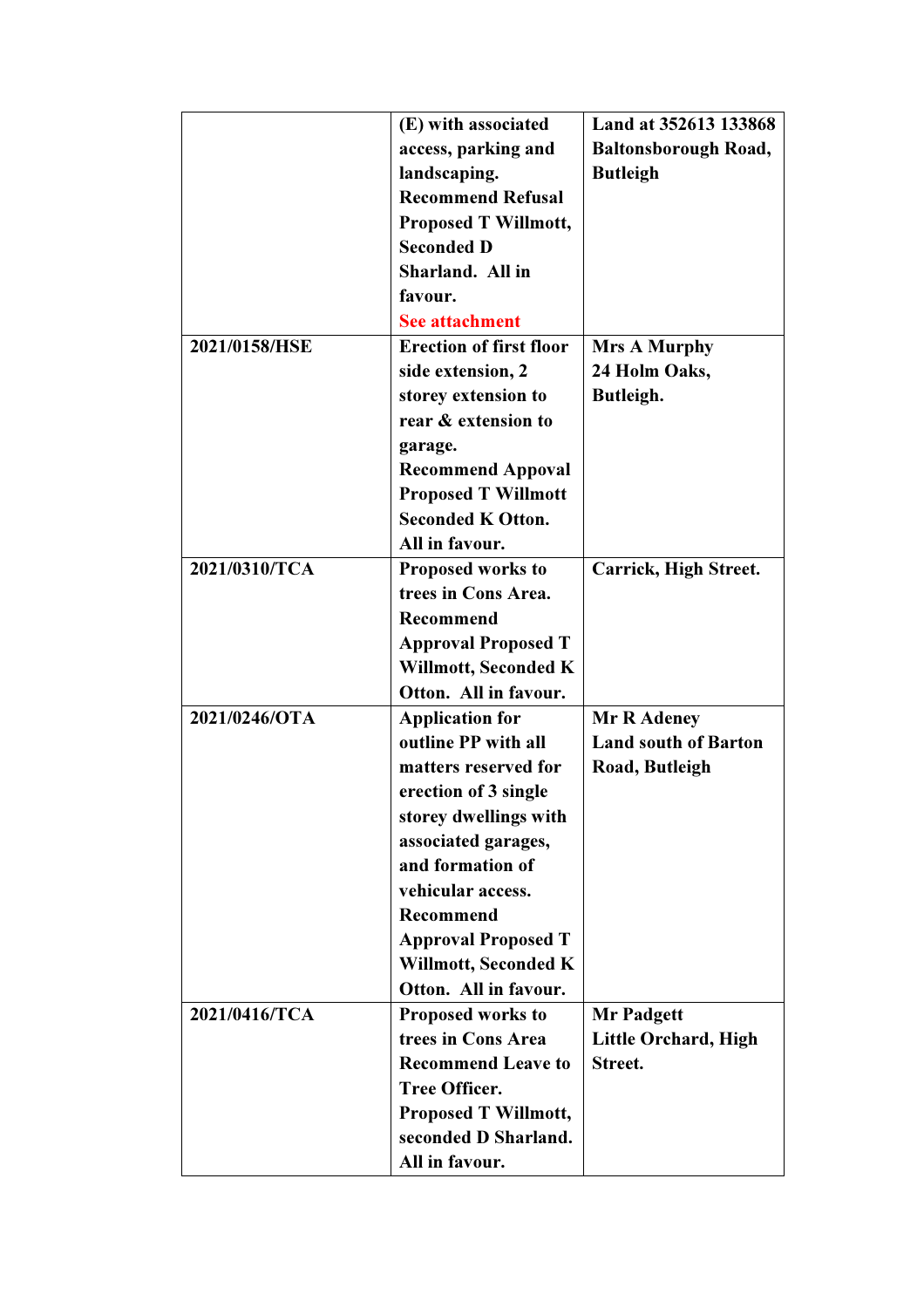| 2021/0384/HDG           | <b>Application for</b>                   | <b>Ben Sands</b>             |
|-------------------------|------------------------------------------|------------------------------|
|                         | hedgerow removal.                        | <b>Butleigh Court Access</b> |
|                         | <b>Removal of three</b>                  | Track.                       |
|                         | hedgerows &                              |                              |
|                         | replanting in order to                   |                              |
|                         | lay a new water main.                    |                              |
|                         | <b>Recommend</b>                         |                              |
|                         | <b>Approval Proposed T</b>               |                              |
|                         | Willmott, Seconded D                     |                              |
|                         | Sharland. All in                         |                              |
|                         | favour.                                  |                              |
| <b>Decisions by MDC</b> |                                          |                              |
| 2020/2416/FUL           | Proposed creation of                     | <b>S</b> Andrews             |
|                         | biodiversity &                           | <b>Wootton House,</b>        |
|                         | swimming pond with                       | <b>Butleigh Wootton.</b>     |
|                         | associated                               |                              |
|                         | engineering work.                        |                              |
|                         | <b>Approved</b>                          |                              |
|                         |                                          |                              |
| 2020/2448/HSE           | <b>Convert existing</b>                  | Mr & Mrs Morgan, 9           |
|                         | garage into bedroom                      | <b>West Park</b>             |
|                         | & erect new detached                     |                              |
|                         | garage. Recommend                        |                              |
|                         | Approval, advise<br>pitched roof instead |                              |
|                         | of flat - Approved                       |                              |
| 2021/0123/HDG           | <b>Application for</b>                   | <b>Ben Sands</b>             |
|                         | hedgerow removal.                        |                              |
|                         | <b>Removal of 4</b>                      |                              |
|                         | hedgerows and                            |                              |
|                         | replanting in order to                   |                              |
|                         | lay a new water main.                    |                              |
|                         | Approved                                 |                              |

CASUAL VACANCIES: Application – Andrew Coleman S Alalia proposed approval, seconded T Willmott – All in favour. Andrew was welcomed to the Parish Council and signed the Declaration of Acceptance of Office

| <b>FINANCE : CURRENT AC</b>                                         |                                 | <b>BR AC</b>   |           |
|---------------------------------------------------------------------|---------------------------------|----------------|-----------|
| <b>BALANCE</b><br>- Adam Clark Trees<br>- M Day Heritage Fund $\pm$ | £ 10726.06<br>£ 450.00<br>99.12 | BALANCE        | £7645.56  |
| <b>Balance</b>                                                      | £ 10176.94                      | <b>Balance</b> | £ 7645.56 |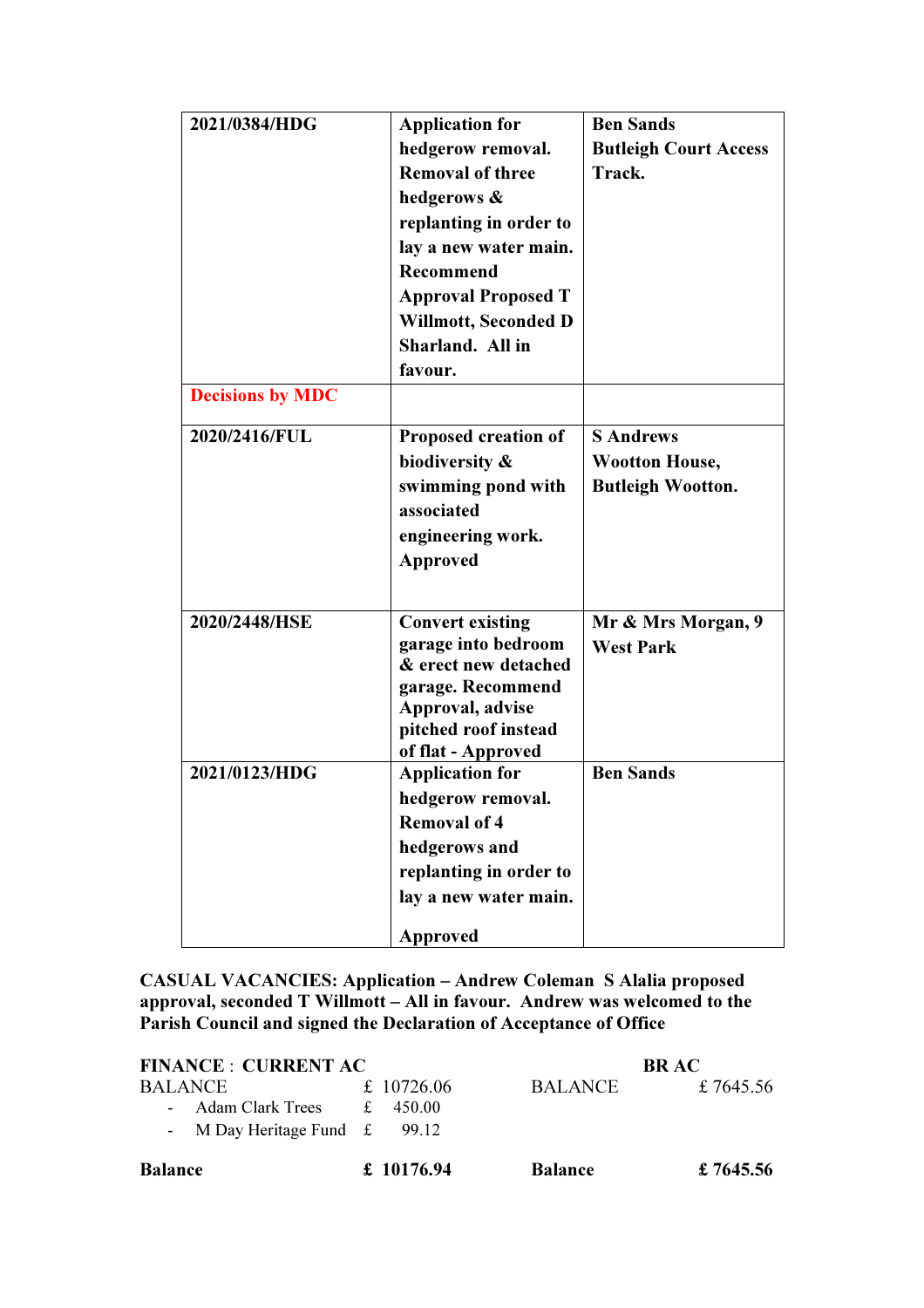|                  | <b>Inclusive of: Telecom Fund - Finger posts</b> | £ 1056.39 |
|------------------|--------------------------------------------------|-----------|
| <b>Footpaths</b> | <b>Money left uncommitted</b>                    | £ 224.93  |

Proposed S Alalia , seconded D Sharland, all in favour.

FINANCIAL APPROVALS : Resolutions to approve the following expenditure : S Petherbridge – Clerks Salary £3601.92, Zoom Sub £143.88, Website £ 103.92, RBL Wreath £100.00, Expenses £444.54, Footpath expenses £43.66 Total £4437.92 Proposed S Alalia , seconded K Otton . All in favour

HIGHWAYS -Speed Indicator Device- Update. (KO) Community Speedwatch-Update- further SID proposal (KO) – Proposal with Highways. Survey has taken place for white lining and potholes in the Parish- to be sent to Highways.

PUBLIC FOOTPATHS: Work has been done on WS 2/26 Wood Lane. Mendip Ramblers to repair wooden kissing gate and alter latch on further gate. Post supplied by the Parish Council.

CORRESPONDENCE: 1. G Holland email ref request for rumble strips, Sub Road – T Willmott stated that it was highly unlikely that rumble strips would be agreed. Reiteration of Planning Inspectors statement regarding the Sub Road Development cannot go forward unless there is a footpath away from the road for road safety. Suggested a personal letter to Highways Traffic Management. 2. Use of the Green on Sat 3rd April for a Church Cake Sale- Permission given Proposed T Willmott, Seconded K Otton. All in favour.

#### LEAD COUNCILLORS REPORTS.

MATTERS OF REPORT (Items for the next meeting) Review of Lead Councillors T Willmott update on planning for the future- responding to applications following lecture on 22<sup>nd</sup> March. Dog poo bins request.

The meeting closed at 8.40p.m.

The next meeting 6<sup>th</sup> April 2021.

Chairman  $6<sup>th</sup>$  April 2021.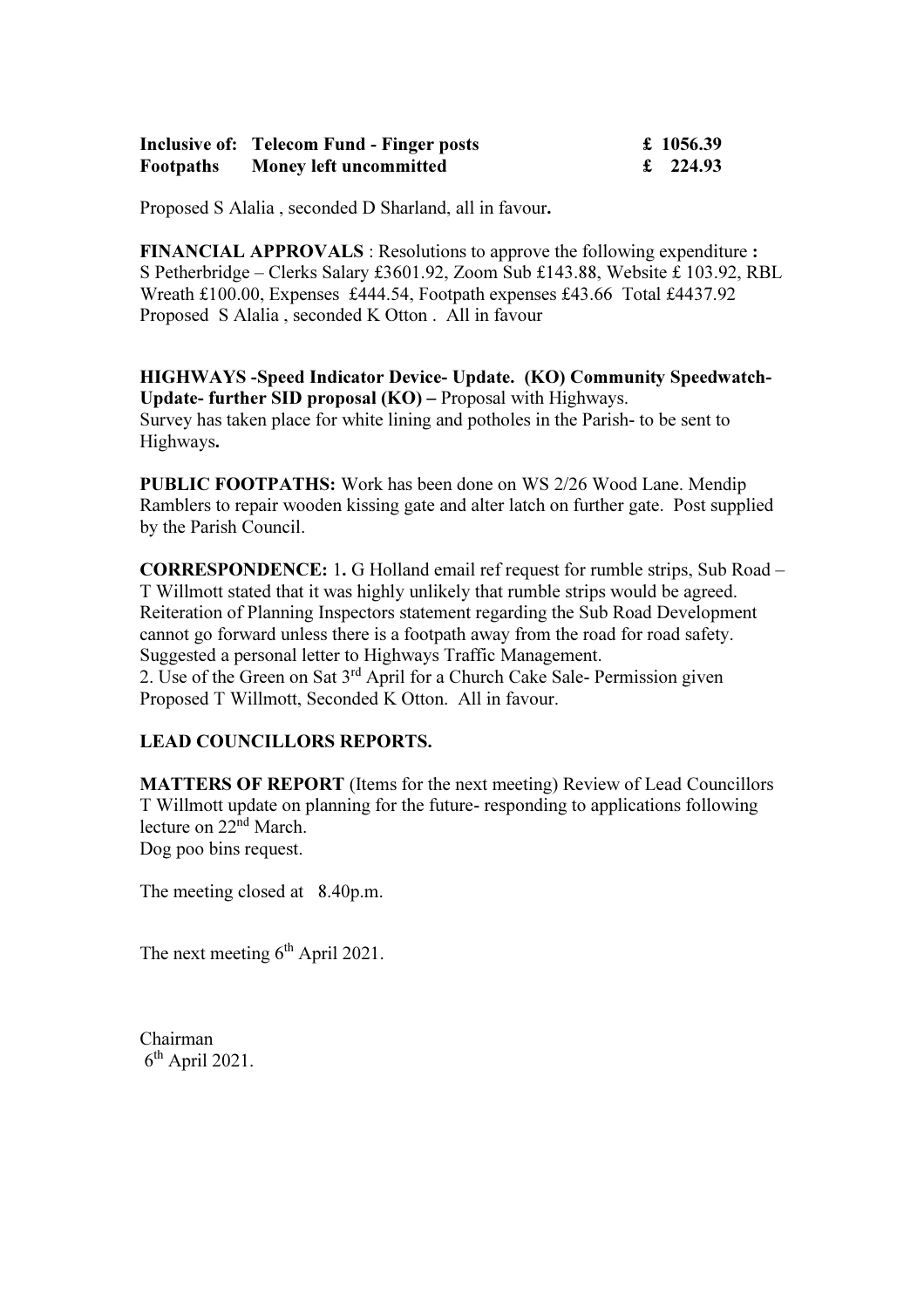#### Attachment:

### Butleigh PC. 2/3/21

### Planning advice from Trevor Willmott on application No: 2020/2674/FUL

In his report on the Appeal against the decision made re the Sub Road development the Planning Inspector noted that MDC's lack of a 5 year land plan was one of the contributing factors which led him to grant the appeal. .

That continuing lack/failure raises the possibility that a community could be overwhelmed by potential developments

The proposal now before us, if granted, would, in my judgement, make that possibility a reality.

I recommend that we oppose the application on 3 grounds.

### Highways

The proposal allows on-site parking for somewhere in the region of 140 cars without any additional traffic caused by the proposed café hub. All of this traffic would enter and exit via Baltonsborough Road which is a narrow thoroughfare already heavily used especially at the beginning and end of a school day when it is used by a number of non-resident parents ferrying children to and fro the school.

The junction of the road with the High Street by the school is very tight with cars often parked tight up to the junction making turning left or right at times hazardous. A recent accident at the junction highlighted the problem faced by larger vehicles manoeuvring in a very tight space. Concern has been expressed for the safety of children and pedestrians. The Highways Dept. has already acknowledged problems with vehicular access on the High Street particularly when emergency/ delivery vehicles are attempting to pass the increasing number of parked cars along the length of the High Street.

Vehicles turning right out of the proposed development towards Baltonsborough would have to negotiate a series of tight bends which make passing other vehicles difficult. That part of the road is also prone to an increasing flood risk which in turn is rendering the verges of the road increasingly unstable. A major increase in traffic flow which would inevitably be caused if this proposal were to go ahead would only make a bad situation even worse.

# Drainage

I struggle to understand the point of the pond flood alleviation as detailed in the plans as the field which is already prone to flooding is all but level. The report says that foul waste would use the existing main drainage which will be pumped into the sewer. This is normal but it fails to take notice of the fact that when it rains the sewerage/drainage system already backs up in Back Town and onwards to the High Street. Any further pressure without substantial improvement/increase will overwhelm the system.

The addition of the café hub for which there is little or no justification nor proven benefit for the village will only exacerbate the situation with regard to Highways and Drainage.

# Phosphate and Ramsar

While the publication yesterday of the phosphate calculator is a big step forward in addressing this issue it's only a beginning. What types of compensatory measures, and their design, will be needed and suitable for a development of this size are yet to be addressed.

I therefore urge the Council to oppose this application. .

Trevor Willmott